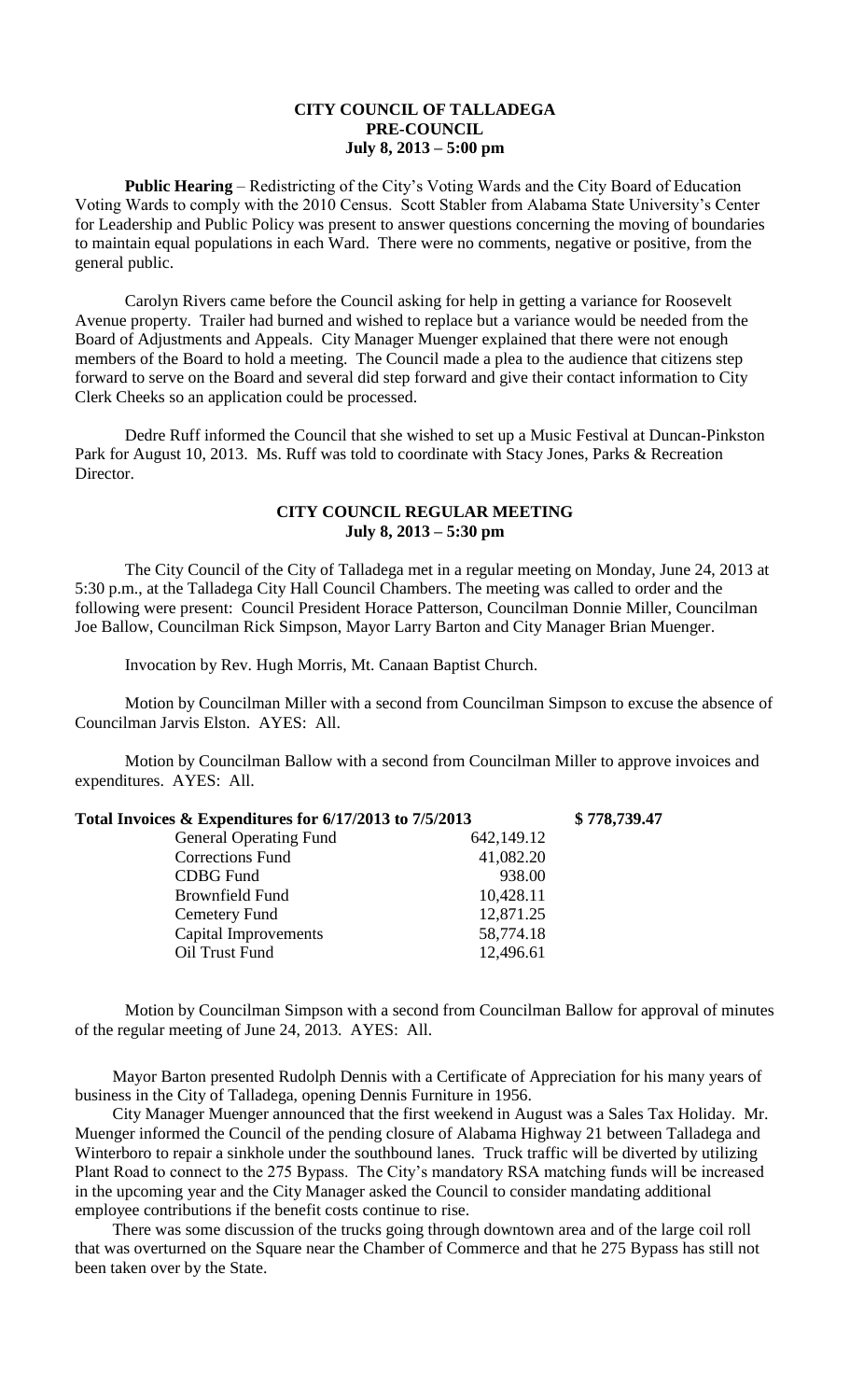Chris Sellers of Neal Schaffer made a presentation to the Council on the Veterans' Park project. It was stated that the Park needed to be completely closed during the project which included widening the walking track, a second parking lot, new bridges and shoebox lighting on less poles. The project would take 120 working days.

Chief Alan Watson informed the Council of an increase in fees to maintain the 800 MHz radio system from a monthly charge of \$22.50 per handset to approximately \$40.

Motion by Councilman Miller with a second from Councilman Ballow to honor the Chief's proposal to maintain the 800 MHz Radio system. AYES: All.

**Ordinance #1753** amending the Weed Abatement Ordinance #1642 – Section 13 to increase the administrative fee to \$150.00.

Motion by Councilman Miller with a second from Councilman Ballow for immediate consideration of Ordinance #1753. Roll Call. AYES: All.

Motion by Councilman Simpson with a second from Councilman Ballow for reading of the heading only of Ordinance #1753. Roll Call. AYES: All

AN ORDINANCE AMENDING ORDINANCE #1642 WHICH REQUIRES THE CUTTING OF WEEDS AND OTHER VEGETATION OR OTHER THINGS AND REQUIRES CORRECTION OF CONDITIONS FAVORABLE TO HARBORING OF MOSQUITOES OR OTHER INSECTS OF LIKE KIND OR RODENTS, BY INCREASING THE ADMINISTRATIVE FEE STATED IN SECTION 13. Motion by Councilman Miller with a second from Councilman Simpson for adoption of the heading only of Ordinance #1753. Roll Call. AYES: All

**Resolution #2831** rescinding Resolution #2130 (Sept. 20, 2010) and lifting the City-wide hiring freeze. **(tabled from last meeting)**

Motion by Councilman Ballow with a second from Councilman Miller to approve Resolution #2831. Roll Call. AYES: All.

**Resolution #2834** approving an appropriation to the Talladega Babe Ruth League for \$300.00 to assist with expenses of All Star team's trip to State Tournament.

**Resolution #2835** approving an agreement with the Talladega City Schools to use school buses for the Parks & Recreation Summer Day Camp with the cost not to exceed \$3000.00.

**Resolution #2836** approving a contract with Waites Construction for Capital Improvements to Veterans' Park at a total cost of \$754,533.43.

Motion by Councilman Ballow with a second from Councilman Miller to approve Resolutions #2834-2836. Roll Call. AYES: All.

Motion by Councilman Simpsonwith a second by Councilman Miller to approve invoices and expenditures for the Water Department. AYES: All.

| Water Department Expenditures for 6/17/2013 to 6/27/2013 |              | \$567,213.40 |
|----------------------------------------------------------|--------------|--------------|
| <b>O</b> perations Fund                                  | 186, 197. 68 |              |
| Revenue                                                  | 381,015.72   |              |

**Resolution #2837** approving a contract with InSite Engineering for sewer inspection services for a project area that includes Brecon Circle, Tinney Street (from Coffee to Battle Street), Sloan Avenue (from 19<sup>th</sup> to Broome Street) and Adams Avenue area for a total cost of \$87,000.00.

Motion by Councilman Miller with a second from Councilman Ballow for approval of Resolution #2833. Roll Call. AYES: All.

**Resolution #2838** approving a Special Use Permit for Verizon at 202 Carter Hill Road.

Motion by Councilman Miller with a second from Councilman Simpson for approval of Resolution #2838. Roll Call. AYES: All.